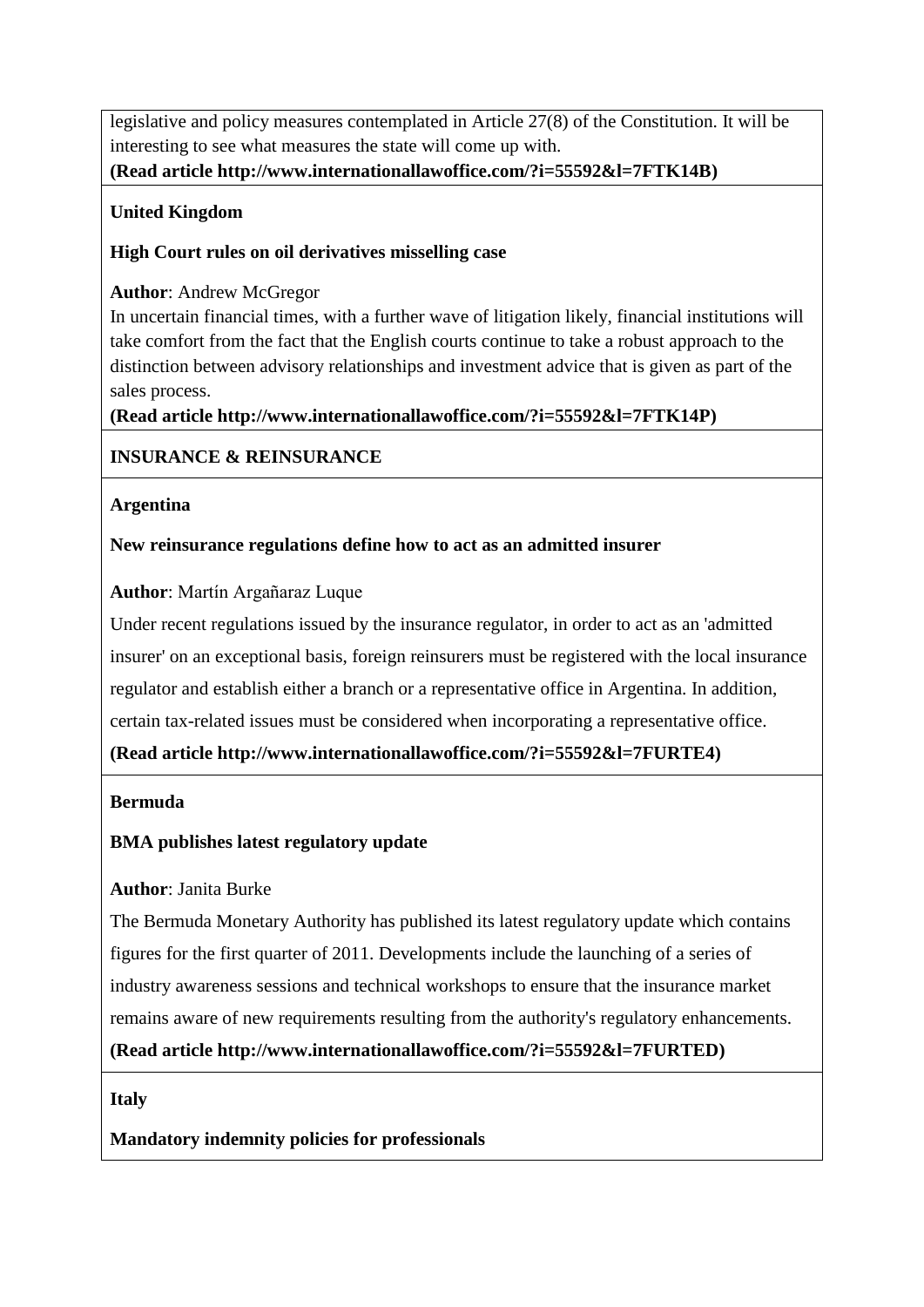## **Author**: David [Maria Marino](http://www.internationallawoffice.com/?i=55592&l=7FURTF6)

As part of a broad reform of professional services, new provisions have been introduced on professional indemnity policies. The requirement to obtain such a policy will affect architects, engineers, notaries, accountants, lawyers and, more generally, all those whose activity is governed by a professional body - that is, bodies which exercise statutory functions in regulating a relevant profession.

## **[\(Read article](http://www.internationallawoffice.com/?i=55592&l=7FURTEU) [http://www.internationallawoffice.com/?i=55592&l=7FURTEU\)](http://www.internationallawoffice.com/?i=55592&l=7FURTEU)**

#### **Russia**

## **[Understanding exclusions from coverage and exemption from payment](http://www.internationallawoffice.com/?i=55592&l=7FURTFC)**

## **Author**: [Polina Kondratyuk](http://www.internationallawoffice.com/?i=55592&l=7FURTFF)

There are various ways in which an insurance policy may seek to exclude liability for losses incurred in connection with a breach of applicable rules or standards. Insurers - and sometimes the courts - use the terms 'exclusions from coverage' and 'grounds for the insurer to be excused from payment' interchangeably, giving rise to a lack of legal certainty that is a growing concern for parties to insurance contracts.

**[\(Read article](http://www.internationallawoffice.com/?i=55592&l=7FURTFC) [http://www.internationallawoffice.com/?i=55592&l=7FURTFC\)](http://www.internationallawoffice.com/?i=55592&l=7FURTFC)**

## **Hong Kong**

## **[Plans for independent insurance authority take shape](http://www.internationallawoffice.com/?i=55592&l=7FU4U0B)**

## **Author**: [Kevin Bowers](http://www.internationallawoffice.com/?i=55592&l=7FU4U0E)

Following a consultation on a proposed new insurance authority, the Financial Services and the Treasury Bureau have released a paper on the consultation's conclusions and detailed proposals on the authority's functions, powers, funding mechanism, governance and organisation. They shed light on the authority's likely impact on the existing regulatory regime and the future operation of the industry.

**[\(Read article](http://www.internationallawoffice.com/?i=55592&l=7FU4U0B) [http://www.internationallawoffice.com/?i=55592&l=7FU4U0B\)](http://www.internationallawoffice.com/?i=55592&l=7FU4U0B)**

**Israel** 

# **[Consequential losses: court rules on scope of product liability policy](http://www.internationallawoffice.com/?i=55592&l=7FU4U11)**

**Authors**: [Rachel Levitan,](http://www.internationallawoffice.com/?i=55592&l=7FU4U1K) [Idit Speiser \(Bassat\)](http://www.internationallawoffice.com/?i=55592&l=7FU4U23)

The Court of Appeals recently handed down a decision in which it considered the cover